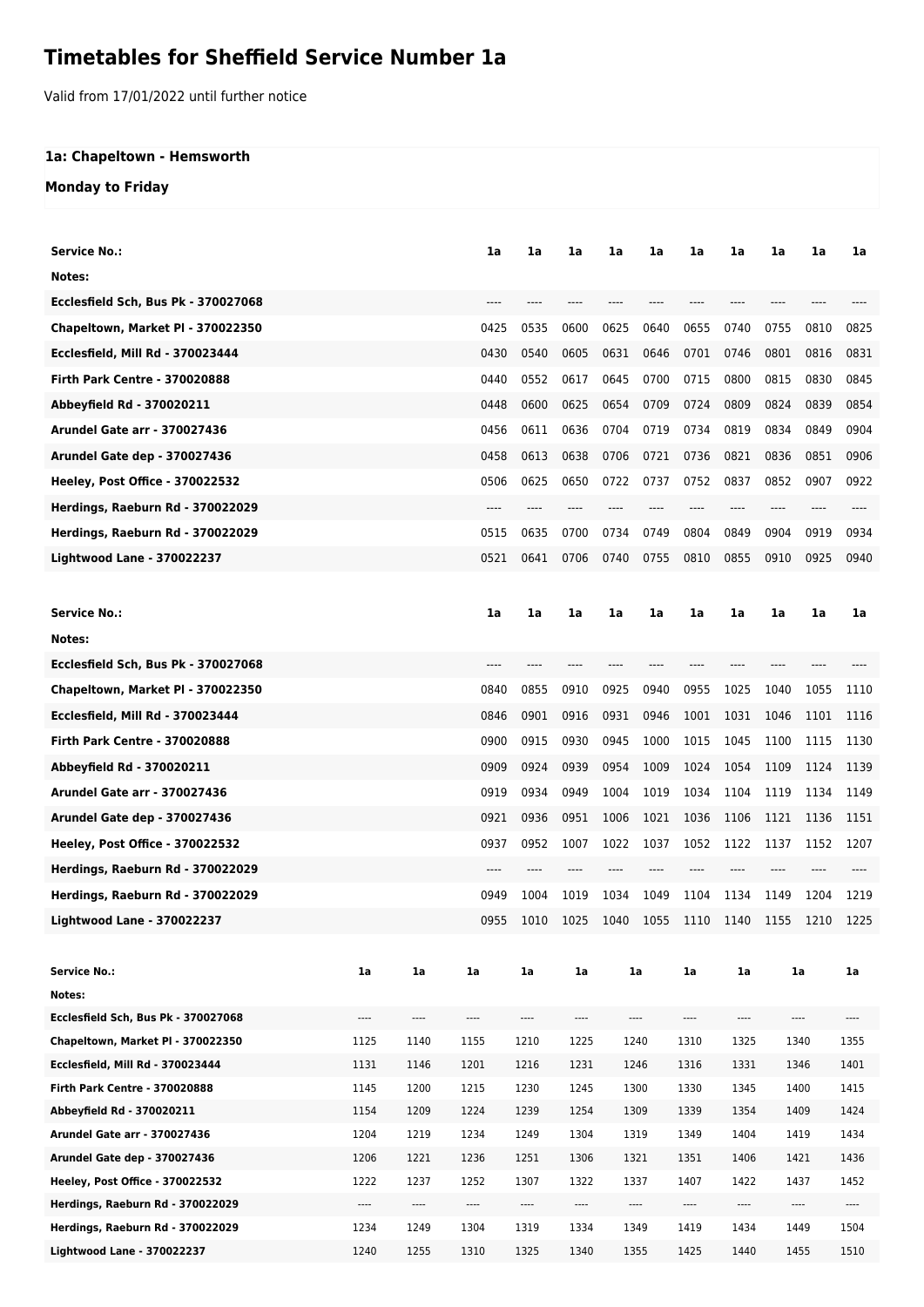| <b>Service No.:</b>                  | 1a    | 1a   | 1a   | 1a   | 1a        | 1a         | 1a        | 1a   | 1a   | 1a   |
|--------------------------------------|-------|------|------|------|-----------|------------|-----------|------|------|------|
| Notes:                               |       |      |      |      | <b>SD</b> | <b>NSD</b> |           |      |      |      |
| Ecclesfield Sch, Bus Pk - 370027068  | $---$ |      |      |      | 1512      | $---$      |           |      |      |      |
| Chapeltown, Market PI - 370022350    | 1410  | 1425 | 1440 | 1455 | $---$     | 1510       | 1525      | 1555 | 1610 | 1625 |
| Ecclesfield, Mill Rd - 370023444     | 1416  | 1431 | 1446 | 1501 | 1516      | 1516       | 1531      | 1601 | 1616 | 1631 |
| <b>Firth Park Centre - 370020888</b> | 1430  | 1445 | 1500 | 1515 | 1530      | 1530       | 1545      | 1615 | 1630 | 1645 |
| Abbeyfield Rd - 370020211            | 1439  | 1454 | 1509 | 1524 | 1539 1539 |            | 1554 1624 |      | 1639 | 1654 |
| <b>Arundel Gate arr - 370027436</b>  | 1449  | 1504 | 1519 | 1534 | 1549      | 1549       | 1604      | 1634 | 1649 | 1704 |
| <b>Arundel Gate dep - 370027436</b>  | 1451  | 1506 | 1521 | 1536 | 1551 1551 |            | 1606      | 1636 | 1651 | 1706 |
| Heeley, Post Office - 370022532      | 1507  | 1522 | 1537 | 1552 | 1607      | 1607       | 1622      | 1652 | 1707 | 1722 |
| Herdings, Raeburn Rd - 370022029     | $---$ |      |      |      | 1619      | ----       |           |      |      |      |
| Herdings, Raeburn Rd - 370022029     | 1519  | 1534 | 1549 | 1604 | $---$     | 1619       | 1634      | 1704 | 1719 | 1734 |
| <b>Lightwood Lane - 370022237</b>    | 1525  | 1540 | 1555 | 1610 | 1625      | 1625       | 1640      | 1710 | 1725 | 1740 |
|                                      |       |      |      |      |           |            |           |      |      |      |

**SD** Schooldays only **NSD** School Holidays

| Service No.:                         | 1a        | 1a   | 1a   | 1a   | 1a   | 1a    | 1a   | 1a   | 1a   | 1a   |
|--------------------------------------|-----------|------|------|------|------|-------|------|------|------|------|
| Notes:                               |           |      |      |      |      |       |      |      |      |      |
| Ecclesfield Sch, Bus Pk - 370027068  | $---$     |      |      |      |      |       |      |      |      |      |
| Chapeltown, Market PI - 370022350    | 1640      | 1655 | 1710 | 1725 | 1740 | 1755  | 1810 | 1840 | 1940 | 2040 |
| Ecclesfield, Mill Rd - 370023444     | 1646      | 1701 | 1716 | 1731 | 1746 | 1801  | 1816 | 1846 | 1945 | 2045 |
| <b>Firth Park Centre - 370020888</b> | 1700      | 1715 | 1730 | 1745 | 1800 | 1815  | 1830 | 1900 | 1955 | 2055 |
| Abbeyfield Rd - 370020211            | 1709      | 1724 | 1739 | 1754 | 1809 | 1824  | 1839 | 1909 | 2003 | 2103 |
| <b>Arundel Gate arr - 370027436</b>  | 1719      | 1734 | 1749 | 1804 | 1819 | 1834  | 1849 | 1919 | 2014 | 2114 |
| <b>Arundel Gate dep - 370027436</b>  | 1721      | 1736 | 1751 | 1806 | 1821 | $---$ | 1851 | 1921 | 2016 | 2116 |
| Heeley, Post Office - 370022532      | 1737      | 1752 | 1807 | 1822 | 1837 | $---$ | 1907 | 1937 | 2024 | 2124 |
| Herdings, Raeburn Rd - 370022029     | $- - - -$ |      |      |      |      |       |      |      |      |      |
| Herdings, Raeburn Rd - 370022029     | 1749      | 1804 | 1819 | 1834 | 1849 | $---$ | 1919 | 1947 | 2033 | 2133 |
| <b>Lightwood Lane - 370022237</b>    | 1755      | 1810 | 1825 | 1840 | 1855 | $---$ | 1925 | 1953 | 2039 | 2139 |

| <b>Service No.:</b>                  | 1a   | 1a   |
|--------------------------------------|------|------|
| Notes:                               |      |      |
| Ecclesfield Sch, Bus Pk - 370027068  | ---- | ---- |
| Chapeltown, Market PI - 370022350    | 2140 | 2240 |
| Ecclesfield, Mill Rd - 370023444     | 2145 | 2245 |
| <b>Firth Park Centre - 370020888</b> | 2155 | 2255 |
| Abbeyfield Rd - 370020211            | 2203 | 2303 |
| <b>Arundel Gate arr - 370027436</b>  | 2214 | 2314 |
| Arundel Gate dep - 370027436         | 2216 | 2316 |
| Heeley, Post Office - 370022532      | 2224 | 2324 |
| Herdings, Raeburn Rd - 370022029     | ---- | ---- |
| Herdings, Raeburn Rd - 370022029     | 2233 | 2333 |
| <b>Lightwood Lane - 370022237</b>    | 2239 | 2339 |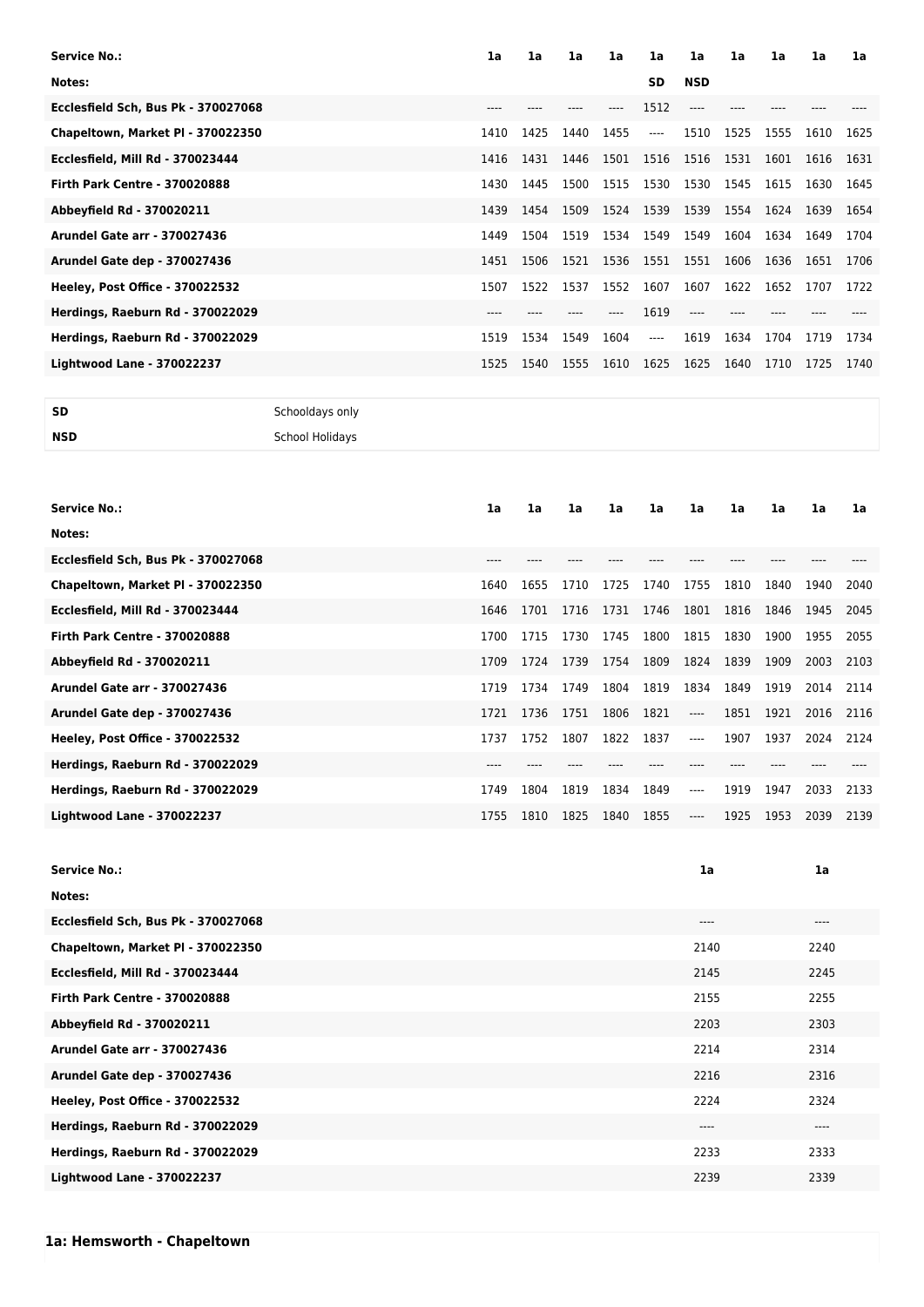## **Monday to Friday**

| <b>Service No.:</b>                                                        |              |              | 1a           | 1a           | 1a                                 | 1a   | 1a           | 1a           | 1a           | 1a   | 1a           | 1a           |
|----------------------------------------------------------------------------|--------------|--------------|--------------|--------------|------------------------------------|------|--------------|--------------|--------------|------|--------------|--------------|
| Notes:                                                                     |              |              |              |              |                                    |      |              |              |              |      |              |              |
| <b>Lightwood Lane - 370022237</b>                                          |              |              | $---$        | 0453         | 0523                               | 0623 | 0638         | 0653         | 0708         | 0723 | 0738         | 0753         |
| Herdings, Raeburn Rd - 370022030                                           |              |              | $---$        | 0457         | 0527                               | 0627 | 0642         | 0657         | 0712         | 0727 | 0742         | 0757         |
| Heeley, Post Office - 370022531                                            |              |              | $---$        | 0506         | 0536                               | 0636 | 0651         | 0706         | 0721         | 0736 | 0751         | 0806         |
| Arundel Gate [AG4] arr - 370022857                                         |              |              | $---$        | 0521         | 0551                               | 0651 | 0706         | 0721         | 0736         | 0751 | 0806         | 0821         |
| Arundel Gate [AG4] dep - 370022857                                         |              |              | 0455         | 0523         | 0553                               | 0653 | 0708         | 0723         | 0738         | 0753 | 0808         | 0823         |
| Abbeyfield Rd - 370020195                                                  |              |              | 0505         | 0533         | 0603                               | 0704 | 0719         | 0734         | 0749         | 0804 | 0819         | 0834         |
| Sheffield Lane Top - 370020884                                             |              |              | 0515         | 0544         | 0614                               | 0715 | 0730         | 0745         | 0800         | 0815 | 0830         | 0845         |
|                                                                            |              |              |              |              |                                    |      |              |              |              |      |              |              |
| Ecclesfield, Whitley Lane - 370023438                                      |              |              | 0523         | 0551         | 0621                               | 0724 | 0739         | 0754         | 0809         | 0824 | 0839         | 0854         |
| Chapeltown, Market PI - 370022350                                          |              |              | 0528         | 0557         | 0627                               | 0730 | 0745         | 0800         | 0815         | 0830 | 0845         | 0900         |
|                                                                            |              |              |              |              |                                    |      |              |              |              |      |              |              |
| <b>Service No.:</b>                                                        |              |              | 1a           | 1a           | 1a                                 | 1a   | 1a           | 1a           | 1a           | 1a   | 1a           | 1a           |
| Notes:                                                                     |              |              |              |              |                                    |      |              |              |              |      |              |              |
| <b>Lightwood Lane - 370022237</b>                                          |              |              | 0808         | 0823         | 0838                               | 0908 | 0923         | 0938         | 0953         | 1008 | 1023         | 1038         |
| Herdings, Raeburn Rd - 370022030                                           |              |              | 0812         | 0827         | 0842                               | 0912 | 0927         | 0942         | 0957         | 1012 | 1027         | 1042         |
| Heeley, Post Office - 370022531                                            |              |              | 0821         | 0836         | 0851                               | 0921 | 0936         | 0951         | 1006         | 1021 | 1036         | 1051         |
| Arundel Gate [AG4] arr - 370022857                                         |              |              | 0836         | 0851         | 0906                               | 0936 | 0951         | 1006         | 1021         | 1036 | 1051         | 1106         |
| Arundel Gate [AG4] dep - 370022857                                         |              |              | 0838         | 0853         | 0908                               | 0938 | 0953         | 1008         | 1023         | 1038 | 1053         | 1108         |
| Abbeyfield Rd - 370020195                                                  |              |              | 0849         | 0904         | 0919                               | 0949 | 1004         | 1019         | 1034         | 1049 | 1104         | 1119         |
| Sheffield Lane Top - 370020884                                             |              |              | 0900         | 0915         | 0930                               | 1000 | 1015         | 1030         | 1045         | 1100 | 1115         | 1130         |
| Ecclesfield, Whitley Lane - 370023438                                      |              |              | 0909         | 0924         | 0939                               | 1009 | 1024         | 1039         | 1054         | 1109 | 1124         | 1139         |
| Chapeltown, Market PI - 370022350                                          |              |              | 0915         | 0930         | 0945                               | 1015 | 1030         | 1045         | 1100         | 1115 | 1130         | 1145         |
|                                                                            |              |              |              |              |                                    |      |              |              |              |      |              |              |
| <b>Service No.:</b>                                                        |              |              |              |              | 1a                                 |      |              |              |              | 1a   |              |              |
|                                                                            |              |              | 1a           | 1a           |                                    | 1a   | 1a           | 1a           | 1a           |      | 1a           | 1a           |
| Notes:                                                                     |              |              |              |              |                                    |      |              |              |              |      |              |              |
| <b>Lightwood Lane - 370022237</b>                                          |              |              | 1053         | 1108         | 1123 1153 1208 1223 1238 1253 1308 |      |              |              |              |      |              | 1323         |
| Herdings, Raeburn Rd - 370022030                                           |              |              | 1057         | 1112         | 1127                               | 1157 | 1212         | 1227         | 1242         | 1257 | 1312         | 1327         |
| Heeley, Post Office - 370022531                                            |              |              | 1106         | 1121         | 1136                               | 1206 | 1221         | 1236         | 1251         | 1306 | 1321         | 1336         |
| Arundel Gate [AG4] arr - 370022857                                         |              |              | 1121         | 1136         | 1151                               | 1221 | 1236         | 1251         | 1306         | 1321 | 1336         | 1351         |
| Arundel Gate [AG4] dep - 370022857                                         |              |              | 1123         | 1138         | 1153                               | 1223 | 1238         | 1253         | 1308         | 1323 | 1338         | 1353         |
| Abbeyfield Rd - 370020195                                                  |              |              | 1134         | 1149         | 1204                               | 1234 | 1249         | 1304         | 1319         | 1334 | 1349         | 1404         |
| Sheffield Lane Top - 370020884                                             |              |              | 1145         | 1200         | 1215                               | 1245 | 1300         | 1315         | 1330         | 1345 | 1400         | 1415         |
| Ecclesfield, Whitley Lane - 370023438                                      |              |              | 1154         | 1209         | 1224                               | 1254 | 1309         | 1324         | 1339         | 1354 | 1409         | 1424         |
| Chapeltown, Market PI - 370022350                                          |              |              | 1200         | 1215         | 1230                               | 1300 | 1315         | 1330         | 1345         | 1400 | 1415         | 1430         |
|                                                                            |              |              |              |              |                                    |      |              |              |              |      |              |              |
| Service No.:                                                               | 1a           | 1a           | 1a           | 1a           | 1a                                 |      | 1a           | 1a           | 1a           |      | 1a           | 1a           |
| Notes:                                                                     |              | SD           | NSD          |              |                                    |      |              |              |              |      |              |              |
| Lightwood Lane - 370022237                                                 | 1338         | 1353         | 1353         | 1408         | 1438                               |      | 1453         | 1508         | 1523         |      | 1538         | 1553         |
| Herdings, Raeburn Rd - 370022030<br>Heeley, Post Office - 370022531        | 1342<br>1351 | 1357<br>1406 | 1357<br>1406 | 1412<br>1421 | 1442<br>1451                       |      | 1457<br>1506 | 1512<br>1521 | 1527<br>1536 |      | 1542<br>1551 | 1557<br>1606 |
| Arundel Gate [AG4] arr - 370022857                                         | 1406         | 1421         | 1421         | 1436         | 1506                               |      | 1521         | 1536         | 1551         |      | 1606         | 1621         |
| Arundel Gate [AG4] dep - 370022857                                         | 1408         | 1423         | 1423         | 1438         | 1508                               |      | 1523         | 1538         | 1553         |      | 1608         | 1623         |
| Abbeyfield Rd - 370020195                                                  | 1419         | 1434         |              |              |                                    |      | 1534         | 1549         | 1604         |      | 1619         | 1634         |
| Sheffield Lane Top - 370020884                                             |              |              | 1434         | 1449         | 1519                               |      |              |              |              |      |              |              |
|                                                                            | 1430         | 1445         | 1445         | 1500         | 1530                               |      | 1545         | 1600         | 1615         |      | 1630         | 1645         |
| Ecclesfield, Whitley Lane - 370023438<br>Chapeltown, Market PI - 370022350 | 1439<br>1445 | 1454<br>---- | 1454<br>1500 | 1509<br>1515 | 1539<br>1545                       |      | 1554<br>1600 | 1609<br>1615 | 1624<br>1630 |      | 1639<br>1645 | 1654<br>1700 |